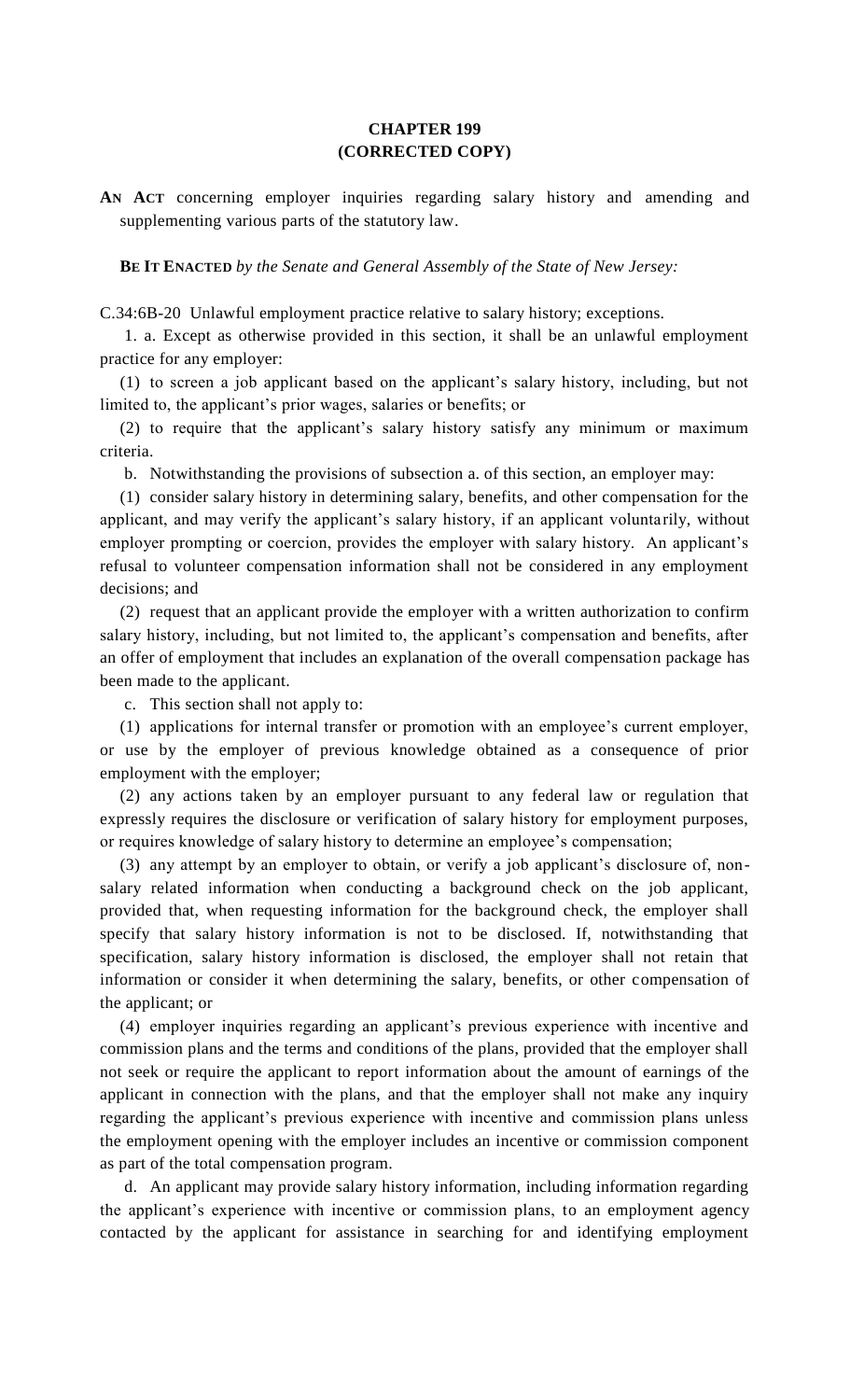opportunities, but the employment agency shall not share the information with potential employers without the express written consent of the applicant.

e. (1) Any employer who violates this section shall be liable for a civil penalty in an amount not to exceed \$1,000 for the first violation, \$5,000 for the second violation, and \$10,000 for each subsequent violation collectible by the Commissioner of Labor and Workforce Development in a summary proceeding pursuant to the "Penalty Enforcement Law of 1999," P.L.1999, c.274 (C.2A:58-10 et seq.).

(2) If an applicant for a job is a member of a protected class as defined in subsection t. of section 11 of P.L.1945, c.169 (C.10:5-12), an employer shall be subject to section 2 of P.L.2019, c.199 (C.10:5-12.12) for any violation of this section.

f. Nothing in this section shall be construed as prohibiting an employer from offering an applicant for a job information regarding wage or salary rates set for the job by collective bargaining agreements or by civil service or other laws, or from paying those rates if the applicant is hired.

g. Nothing in this section shall be construed to prohibit an employer who does business, employs persons, or takes applications for employment in at least one state other than New Jersey, from including an inquiry regarding salary history on an employment application, so long as immediately preceding the salary history inquiry on the employment application it states that an applicant for a position the physical location of which will be in whole, or substantial part, in New Jersey is instructed not to answer the salary history inquiry.

h. Nothing in this section shall be construed to prohibit an employer from acquiring salary history information that is publicly available, but an employer shall not retain or consider that information when determining the salary, benefits, or other compensation of the applicant unless the applicant voluntarily, without employer prompting or coercion, provides the employer with salary history. An applicant's refusal to volunteer compensation information shall not be considered in any employment decisions.

C.10:5-12.12 Unlawful employment practice; member of protected class.

2. a. Except as otherwise provided by section 1 of P.L.2019, c.199 (C.34:6B-20), if a job applicant is a member of a protected class as defined in subsection t. of section 11 of P.L.1945, c.169 (C.10:5-12), it shall be an unlawful employment practice in violation of P.L.1945, c.169 (C.10:5-1 et seq.) for an employer:

(1) to screen a job applicant based on the applicant's salary history, including, but not limited to, the applicant's prior wages, salaries, or benefits; or

(2) to require that the applicant's salary history satisfy any minimum or maximum criteria.

b. An award of punitive damages shall not be an available remedy for a violation of this section.

3. Section 5 of P.L.1985, c.73 (C.10:5-12.1) is amended to read as follows:

C.10:5-12.1 Reinstatement, back pay.

5. Notwithstanding any provision of law to the contrary, relief for having been required to retire in violation of the provisions of section 11 of P.L.1945, c. 169 (C.10:5-12), shall be available to the person aggrieved by that violation solely through the procedure initiated by filing a complaint with the Attorney General under the provisions of P.L.1945, c. 169 (C.10:5-1 et seq.).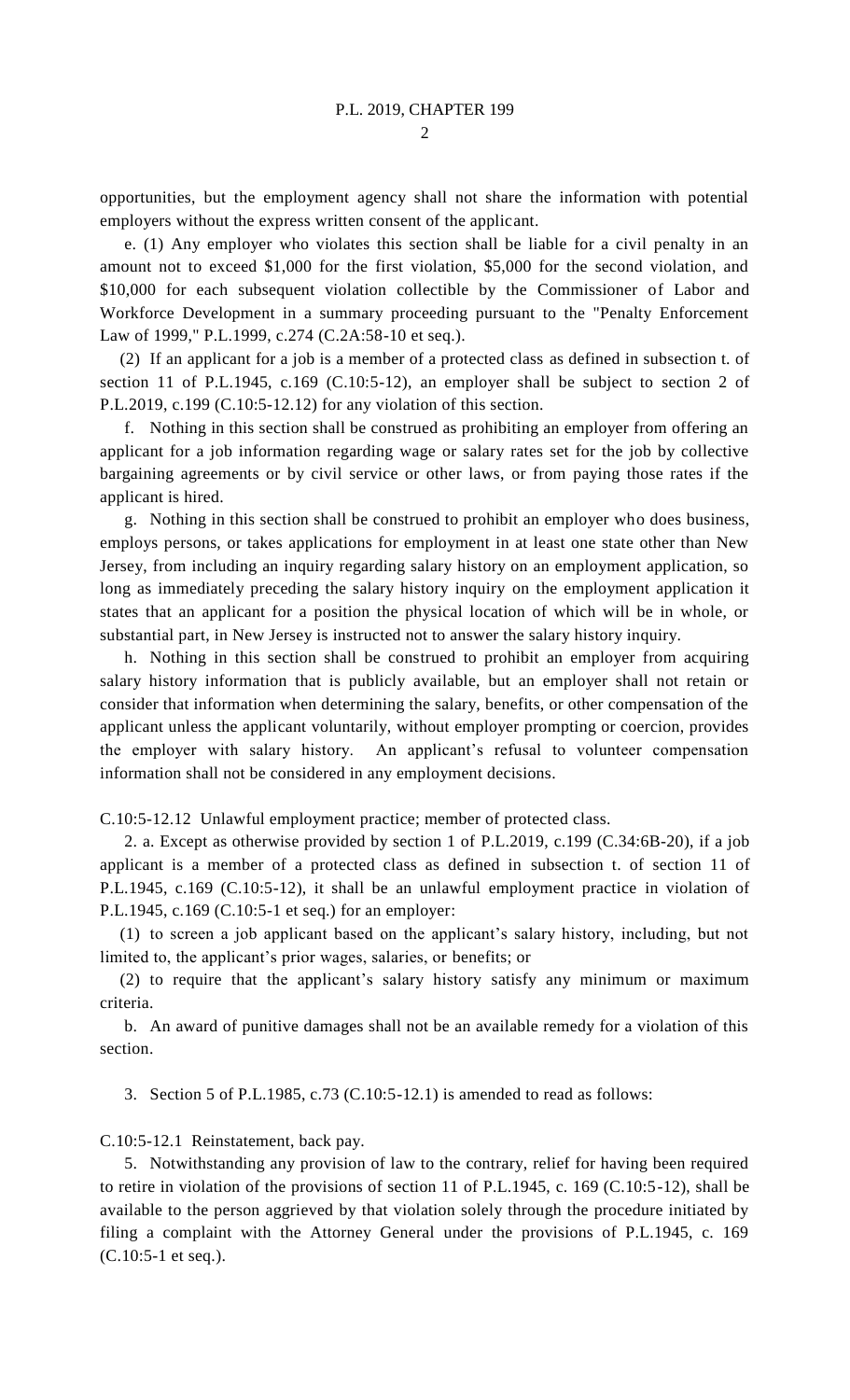3

Notwithstanding any provision to the contrary of section 16 of P.L.1945, c. 169 (C.10:5- 17) or any other law, relief ordered for or granted to a person in connection with the person being required to retire in violation of the provisions of section 11 of P.L.1945, c. 169 (C.10:5-12) shall be limited to the person's reinstatement with back pay and interest.

This section shall not apply to a violation regarding an inquiry as to an applicant's salary history pursuant to section 2 of P.L.2019, c.199 (C.10:5-12.12).

4. Section 16 of P.L.1945, c.169 (C.10:5-17) is amended to read as follows:

C.10:5-17 Findings and conclusions of director; actions; remedies or dismissal.

16. If, upon all evidence at the hearing, the director shall find that the respondent has engaged in any unlawful employment practice or unlawful discrimination as defined in P.L.1945, c.169 (C.10:5-1 et seq.), the director shall state his findings of fact and conclusions of law and shall issue and cause to be served on such respondent an order requiring such respondent to cease and desist from such unlawful employment practice or unlawful discrimination and to take such affirmative action, including, but not limited to, hiring, reinstatement or upgrading of employees, with or without back pay, or restoration to membership, in any respondent labor organization, or extending full and equal accommodations, advantages, facilities, and privileges to all persons, as, in the judgment of the director, will effectuate the purpose of P.L.1945, c.169 (C.10:5-1 et seq.), and including a requirement for report of the manner of compliance. If the conduct violative of P.L.1945, c.169 (C.10:5-1 et seq.) constitutes any form of unlawful economic discrimination prohibited in subsection 1., m., or n. of section 11 of P.L.1945, c.169  $(C.10:5-12)$ , or any form of unlawful employment practice prohibited by subsection r. or t. of section 11 of P.L.1945, c.169 (C.10:5-12), the affirmative action taken by the director may include the award of three-fold damages to the person or persons aggrieved by the violation. The director shall have the power to use reasonably certain bases, including but not limited to list, catalogue or market prices or values, or contract or advertised terms and conditions, in order to determine particulars or performance in giving appropriate remedy. In addition to any other remedies provided by P.L.1945, c.169 (C.10:5-1 et seq.), a prevailing complainant may recover damages to compensate for emotional distress caused by the activities found to be in violation of P.L.1945, c.169 (C.10:5-1 et seq.) to the same extent as is available in common law tort actions. In any case in which the director, Attorney General, or appropriate organization is a complainant, on behalf of named or unnamed individuals or a class of individuals, any of the remedies or relief allowed by P.L.1945, c.169 (C.10:5-1 et seq.) may be awarded or applied to the named or unnamed individual victims of discrimination. If, upon all evidence, the director shall find that the respondent has not engaged in any such unlawful practice or unlawful discrimination, the director shall state his findings of fact and conclusions of law and shall issue and cause to be served on the complainant an order dismissing the said complaint as to such respondent.

This section shall not apply to a violation regarding an inquiry as to an applicant's salary history pursuant to section 2 of P.L.2019, c.199 (C.10:5-12.12). (cf: P.L.2018, c.9, s.4)

5. Section 6 of P.L.1979, c.404 (C.10:5-27.1) is amended to read as follows:

C.10:5-27.1 Attorney fees.